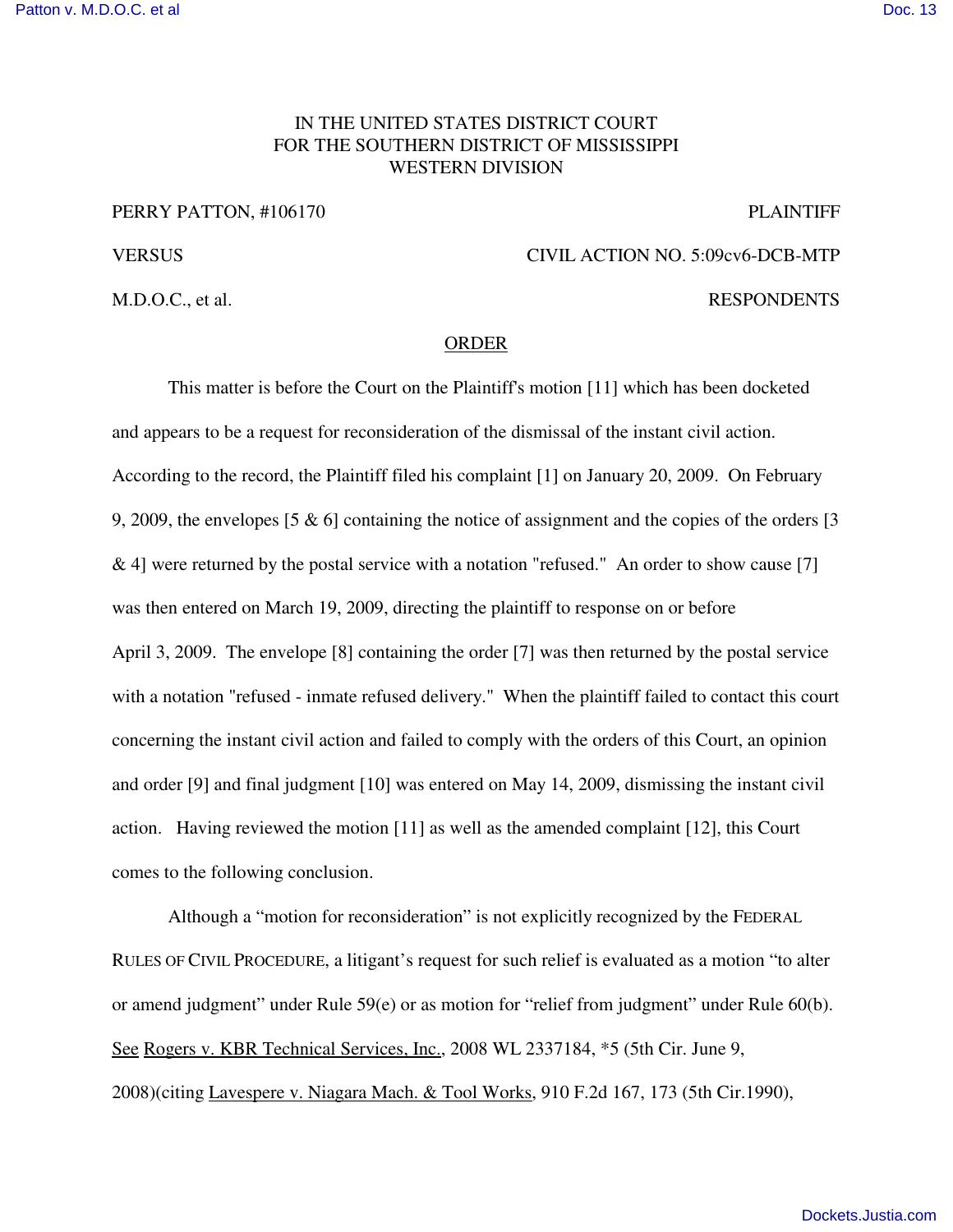abrogated on other grounds). When a "motion is filed within ten days of the judgment or order of which the party complains, it is considered a Rule 59(e) motion; otherwise, it is treated as a Rule 60(b) motion." Shepherd v. Int'l Paper Co., 372 F.3d 326, 327 n.1 (5th Cir. 2004). Because this Court finds that this motion [11] was filed more than 10 days from the entry of the judgment, it will be construed as one filed pursuant to Rule 60(b).

Liberally construing the allegations of the document referred to as a motion to reconsider [11], this Court finds that the allegations are unclear and confusing and the plaintiff simply fails to explain the reason for his refusal to receive the mail sent to him by the Court. As a result of the plaintiff refusing this Court's mail, he failed to receive and comply with the orders of this Court which caused the instant civil action to be dismissed without prejudice for failure to comply with the order of this Court. See Final Judgment [10].

This Court finds that a party seeking relief under Rule 60(b) must show: (1) mistake, inadvertence, surprise, or excusable neglect; (2) newly discovered evidence which by due diligence could not have been discovered in time to move for a new trial under Rule 59(b); (3) fraud, . . . misrepresentation, or other misconduct of an adverse party; (4) the judgment is void; (5) the judgment has been satisfied . . .; or (6) any other reason justifying relief from the operation of the judgment. FED. R. CIV. P. 60(b). Plaintiff does not assert any of the grounds required by Rule 60(b). With that in mind, this Court has determined that the Plaintiff has failed to provide justification for altering the previous ruling of the Court. Therefore, the Plaintiff's motion to reconsider [11] pursuant to Rule 60(b) is not well-taken and will be denied. Accordingly, it is,

ORDERED AND ADJUDGED that the Plaintiff's motion [11] for relief pursuant to Rule 60(b) of the FEDERAL RULES OF CIVIL PROCEDURE is **denied**.

2